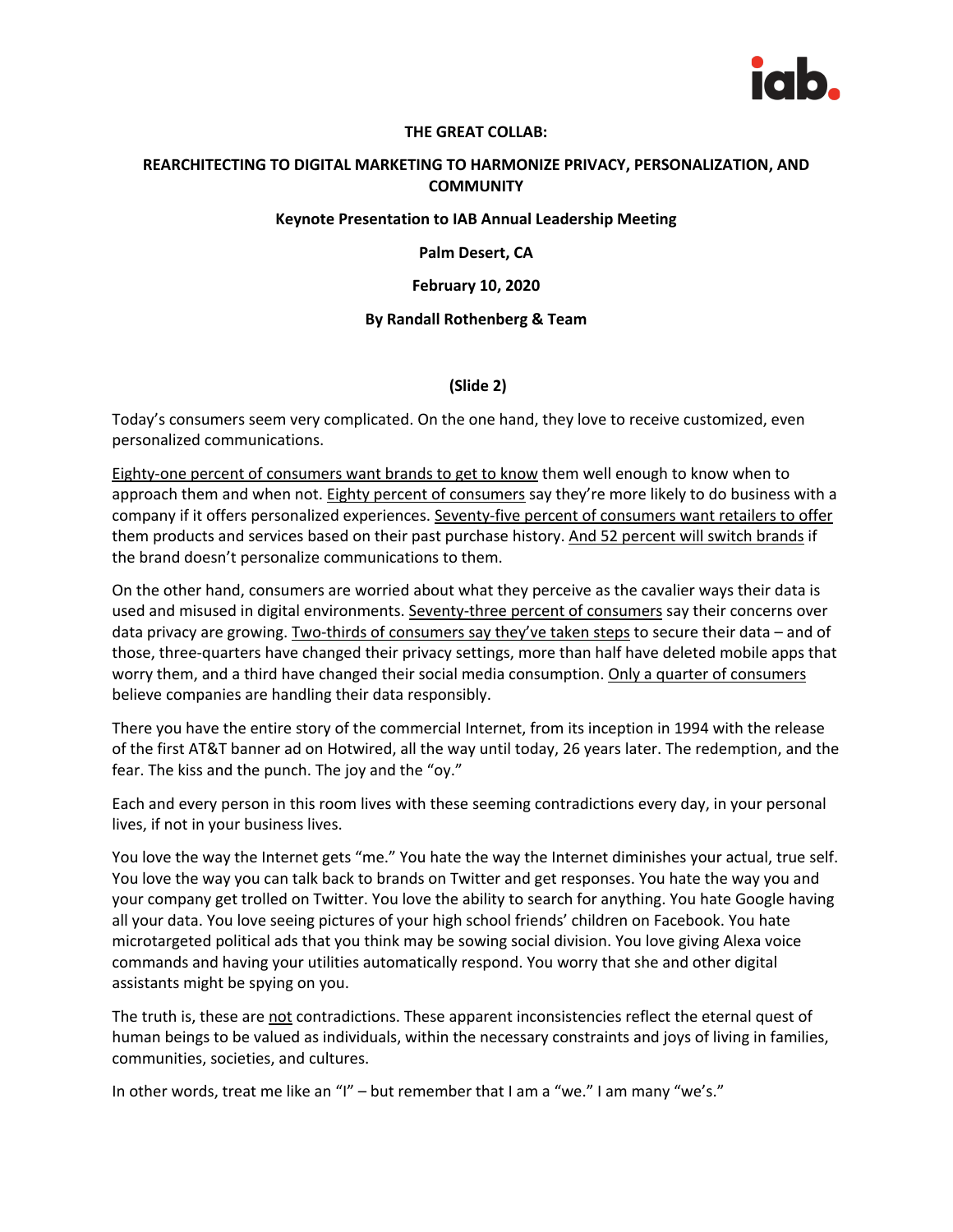

What our industry has failed to do in the 26 years since that first Hotwired ad – and what we must do now - is rearchitect digital marketing to harmonize the three values that animated the Renaissance, the Reformation, the Enlightenment, and the advance of Modernity: personalization, privacy, and community.

Harmonizing personalization, privacy, and community is no small task. I'd argue that it's difficult even to see it straight.

Consider, for a moment, that personalization and privacy – these superficially opposed values – are actually different perspectives on the same thing: individuality.

"Personalization" is a third-party perspective on individuality: It can be a friend mailing me a birthday card to my home, or Spotify algorithmically offering me a package of tunes tailored to preferences it's gleaned from my expressed interests or behaviors. The agency sits outside of me.

"Privacy" is first-person – my ownership of my individuality: I invite you into my home, but I don't want that other person intruding in my space without my invitation. You can have my data – but only if I offer it to you and you give me something of value in return.

"Community," too, abounds with competing perspectives. I love my family, my country, and my football team, but not in the same way. "My tribe" can be your enemy.

Throughout history, these different perspectives on the "I" and the "we" have been rife with conflicts. Public education vs. the right to home-school. The social safety net vs. onerous taxation. Vaccination for public health vs. my bodily integrity. Gun rights vs. community safety. Free speech vs. hate speech. "Give us your tired, your poor" vs. "No Irish need apply."

Overlay these various perspectives on the "I" and the "we" and you can readily understand why the Internet on some days looks like Jesus, Moses, Mohammed, and Buddha, while on other days it seems more like Michael Myers, Babadook, and Freddy Krueger. When it offers me value and gives me access to knowledge that would otherwise have been denied, the Internet is divine. When it violates my dignity, intrudes uninvited into my domain, takes my data without recompense, and subordinates my community to other communities, it is evil.

Of course, the Internet is neither divine nor evil. It is us. It is imperfect. Like us, its makers and masters, it can get better. It can listen more acutely. It can learn. It can adapt. It can stop unhealthy practices, and with exercise, it can grow a healthier heart.

That's a message I have been delivering from this stage almost every year since we began the IAB Annual Leadership Meeting in 2008 – how we, together, can grow a healthier Internet. That, indeed, is the theme of this year's ALM. "The New Alphabet of Consumer Experience" means to celebrate the new acronyms of our existence: AR, VR, OTT, 5G, IoT, and the untold number of new ways they unleash storytellers to appeal to the hearts and minds of human beings around the world.

"The New Alphabet of Consumer Experience" also means to shine a light on the darkness of the Internet. We will look at the technologies that added relevance to digital media and marketing, and ask why they have engendered such terrors about privacy. We will explore the next generation of AI technologies and ask how we can design a future that is less Hal and more R2D2. As we did last night, we will grapple with how we can rebuild our societies on a foundation of shared truths, rather than on the shifting sands of disinformation.

Most importantly, at this IAB Annual Leadership Meeting, we will begin fixing these problems.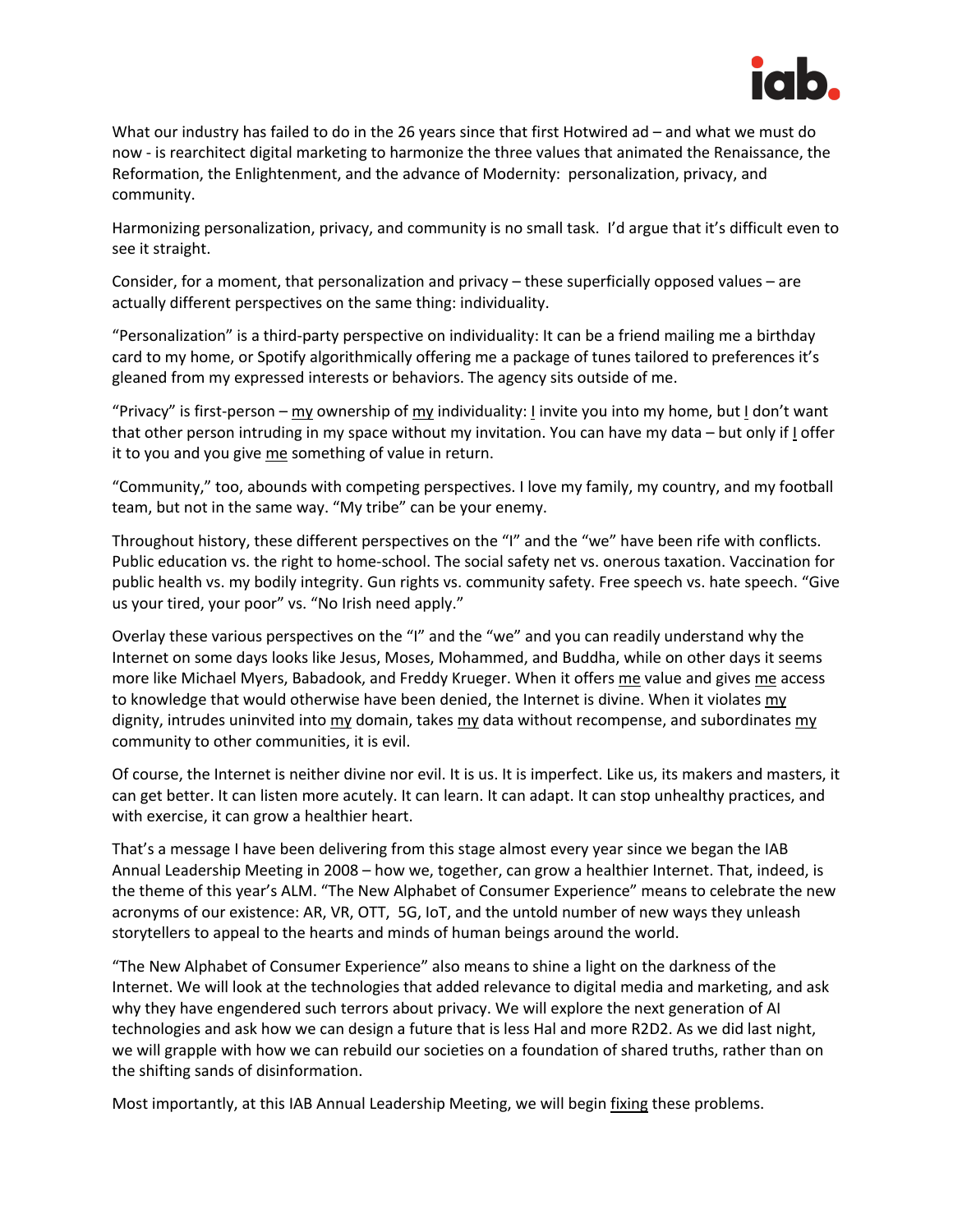

We are at an inflection point. One month ago, Google announced a formal plan to phase out the use of third-party cookies in the Chrome browser. Google's move was two years in the making, and followed more than six months of active discussions with industry associations like the IAB and others.

But Google has been far from alone. Apple, Mozilla, and Microsoft have already made their transitions to cookie-rejecting browsers, and similar such moves are forecast, especially on our ubiquitous mobile devices. Regulators and legislators across the globe are cracking down on digital media, to assure consumer privacy is recognized as a right.

The death of the third-party cookie has been bearing down on us like a freight train for years. How is it we tethered the future of marketing and media to such a slight and imperfect technology?

## **JORDAN MITCHELL**

My name is Jordan Mitchell. I'm the Senior Vice President of Identity, Data and Privacy at the IAB Tech Lab, and I can answer that question pretty simply ... there was no other way!

The Internet, and all the wonderful personalized services it offers us as consumers, was built on open standards. Cookies are an open standard, just like the HTTP protocol behind the Web itself, BlueTooth, and WiFi and so many other consumer-elevating innovations. For 26 years, cookies have been the **only** mechanism built into all browsers, and the **only** way to recognize a user for any purpose – from the first frequency cap capability in 1995 to literally all personalization on the Web today, and everything in between – including privacy settings!

But as the business of the Internet flourished, the cookie didn't evolve at all. Each and every website, web server, site owner, and company had to create its own cookie, which has resulted in millions of cookies proliferating around the internet.

Third-party cookies enabled communities of interest to self-identify and convene. But the cookie generated excessive, redundant "tracking" requests and has become a focal point of the data and privacy critique that we see today. If we're going to satisfy consumers, the IAB, Tech Lab, and other industry, governments, and non-governmental organizations will have to invent a new future that harmonizes privacy, personalization, and community

## **RANDALL ROTHENBERG**

## **(Slide 2)**

As you will learn later today when we unveil the *2020 IAB Brand Disruption Report*, in 2019 brick-andmortar store closings increased by 68%, to a record-high 9,300 stores shuttered in the U.S. Those sales are shifting inexorably to data*-driven* e-commerce – which is growing at five times the rate of total retail. In most major consumer products categories, all growth is taking place in etail. Food sales – up 0.1% in physical stores, 60% in digital stores. Household care goods – up 0.6% in brick-and-mortar, + 32% in etail.

Whether you use a benign word like "relevance" or a scary word like "tracking," Internet personalization is the engine of this economic transition. In our new Policy Track this afternoon, we will be releasing new econometric research by John Deighton, the Harold M. Brierley Professor of Business Administration Emeritus at Harvard Business School. Prof. Deighton concludes "if tracking were to end, the advertising revenue earned by the open Web by 2025 would decline between \$32 billion and \$39 billion," with more than 90% of those revenues shifting from publishers to walled gardens.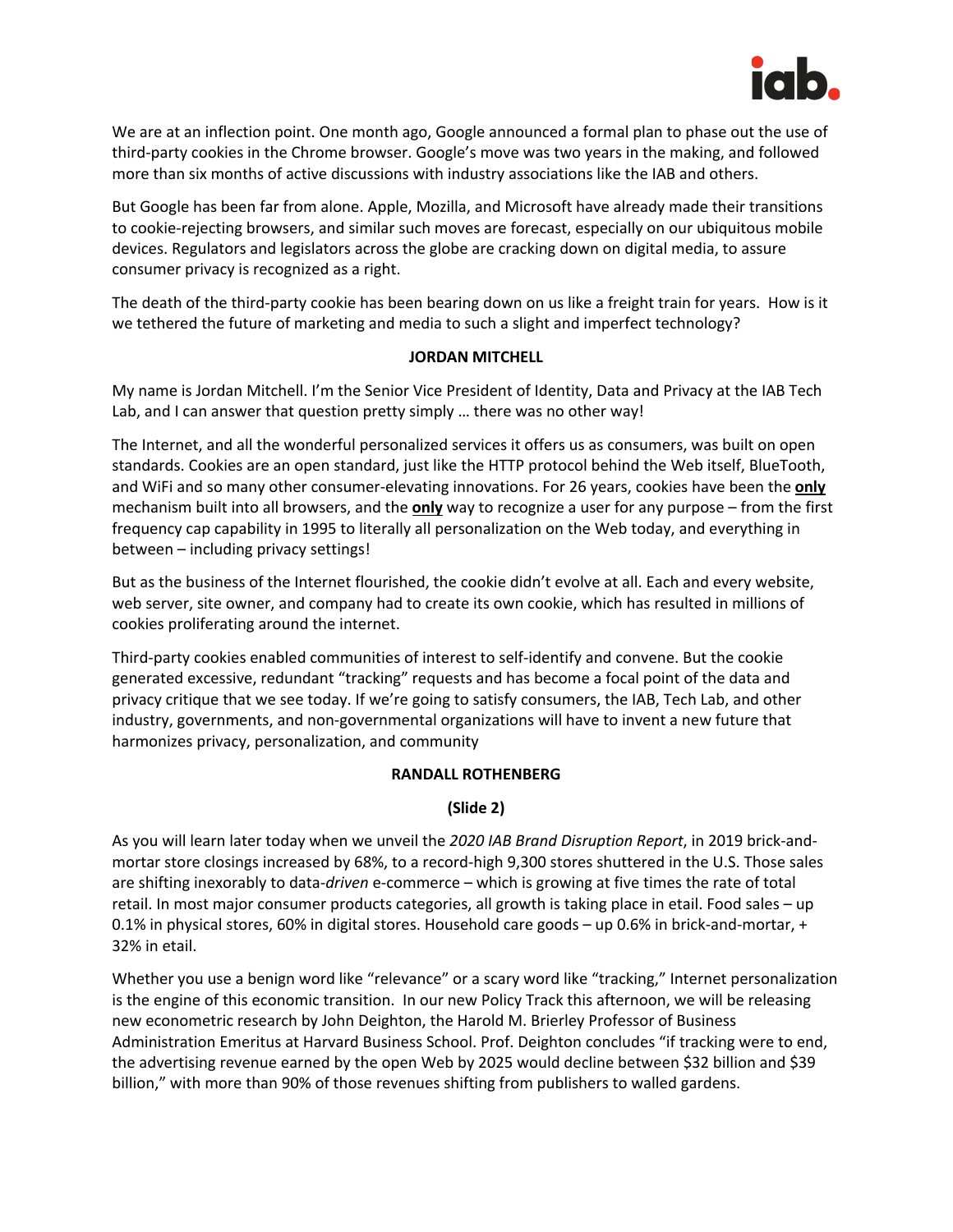

## **(Slide 3)**

The world's greatest brands, retailers, and publishers understand the value of personalization. They know that relationships, realized through continuously replenished data, are the core asset of their enterprise. This is the reason more than 100 brands, giants and disruptors alike, have joined IAB in the past year, since we welcomed brands into our membership. Like our 650 publisher, platform, and technology members, these brands know that relationships matter.

Yet this new requirement for brands to own human relationships at scale, through digital media and device interactions, is running headlong into the desire of humans to guard their online identity – a dilemma that is manifesting itself in the current privacy debate. How can they be reconciled?

## **DAVID SPECTOR**

Hey everyone, good to be here! My name is David Spector and I'm a new member of the IAB Board of Directors. I'm the co-founder and co-CEO of ThirdLove, a seven-year-old, direct-to-consumer bra and underwear brand for women of all shapes and sizes. I can illuminate the dilemma brands are facing.

ThirdLove started with a big idea: Women, who had suffered for years wearing lousy bras with bad fits, deserve better. They deserve undergarments meant for them, designed to fit perfectly, based on millions of real women's measurements, *not size templates*. We carry double the sizes of most brands, and more than any brick-and-mortar store. My wife and co-founder/co-CEO, Heidi Zak, and I created a service infrastructure so our customers could give us continual feedback, and we built a community, so they could talk to each other.

Our ability to interact *directly* with our customers and connect them to our brand and to each other has been central to our growth. I'm proud to say that we are now, according to NPD, the third-largest online women's underwear brand, behind Victoria's Secret and Aerie. In order to keep growing, we need to be able to find new customers and keep existing ones, identify their needs, help them with their fit and style issues, and connect them to each other and to us. We need (and our customers demand) a personalized experience for each woman, based on her unique needs and unique sizing profile. We deeply respect our customers' privacy, but they are also the ones craving the personalization that we bring to them

We - along with so many other online businesses - absolutely need the IAB, the Tech Lab, and other industry organizations to help harmonize privacy, personalization, and community.

## **RANDALL ROTHENBERG**

### **(Slide 5)**

Publishers, too, face the same opportunities – and the same challenges. Human time spent consuming media was up 21 minutes a day from 2018 to 2019. But every one of those new minutes – *every one* - is on an on-demand, direct, personalizable channel or medium.

In 2019, according to Nielsen, time spent with linear television declined by 17 minutes a day, while time spent with mobile devices increased by 42 minutes a day.

This trend hasn't been lost on publishers, not in the least. The world's largest video companies are rapidly building out direct-to-consumer channels. There's no doubt viewers want them. In November,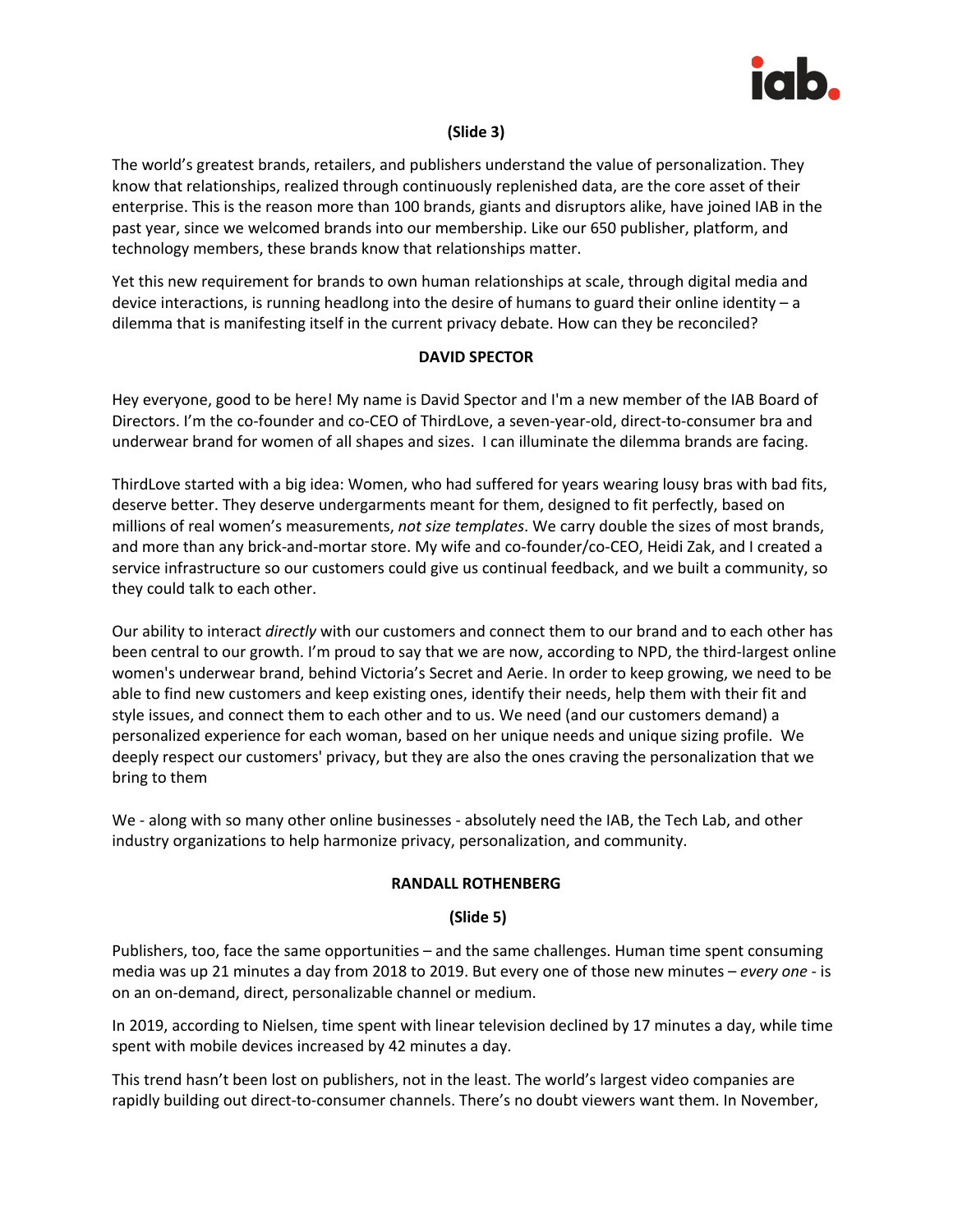

the Walt Disney Company launched Disney+. The most optimistic analysts projected Disney would snare 20 million customers through all of 2020. Disney+ signed up 28 million subscribers in its first three months.

But how will these new channels satisfy their consumers if they are constrained in exploring, analyzing, and responding to their behaviors? How will they find new consumers efficiently, if they cannot look at their behaviors in their marketing planning?

## **ALYSIA BORSA**

Hi, my name is Alysia Borsa. I'm the Chief Business and Data Officer at Meredith Corporation, and a new member of the IAB Board of Directors. I have an answer to that question.

Meredith owns some of the greatest brands in the media business. People, In Style, Parents, Real Simple, Entertainment Weekly, and Eating Well engage and bring stories to life for our 180M+ consumers and 90% of all US women each month.

At the heart of our relationship with her is trust. Each of our brands is a trusted community. Our consumers trust that Shape's exercise routines will tone their abs. They trust that People's reporting from Hollywood is true, and not Internet rumors. They trust the recipes on AllRecipes, the world's largest social network devoted to food. And so they trust that the advertising in our brands is relevant and provide value.

Our success is based on our ability to predict trends and deeply understand our consumers. We need a trustworthy supply chain that will allow us to use that knowledge and data to optimize and personalize our content, our offers and our advertising. Today our consumers trust us with their data, but they also trust that we will keep it safe.

We need to work together and we need organizations like IAB, the Tech Lab, and other industry bodies to help us harmonize personalization, privacy, and community.

### **RANDALL ROTHENBERG**

### **(Slide 6)**

As if re-architecting digital marketing to re-establish trust relationships weren't enough, we have essential business relationships that are going to need to be re-engineered. Let's agree that third-party cookies were – excuse me,  $\text{are}$  – imperfect. But for all their flaws and warts, they have been central to the way advertising works in digital environments, and therefore central the creation of the entire Internet economy.

In 2018, Internet advertising spend passed \$100 billion for the first time in history. That represents a year-on-year increase of almost 22% - far more than any other medium. Why? Because advertisers are following the eyeballs… and the voice commands… and the social interactions that define digital media.

But the processes and systems by which they follow and benefit have been built on the foundation of third-party cookies. How will the business ecosystem adapt to their elimination?

## **STEVE KATELMAN**

Hello, I'm Steve Katelman. I'm the Executive Vice President for Digital Partnerships at Omnicom Media Group, the media buying arm of the world's second-largest advertising holding company. Let me explain the dilemma we face. First off, I understand the downside of Third-party cookies, believe me. But today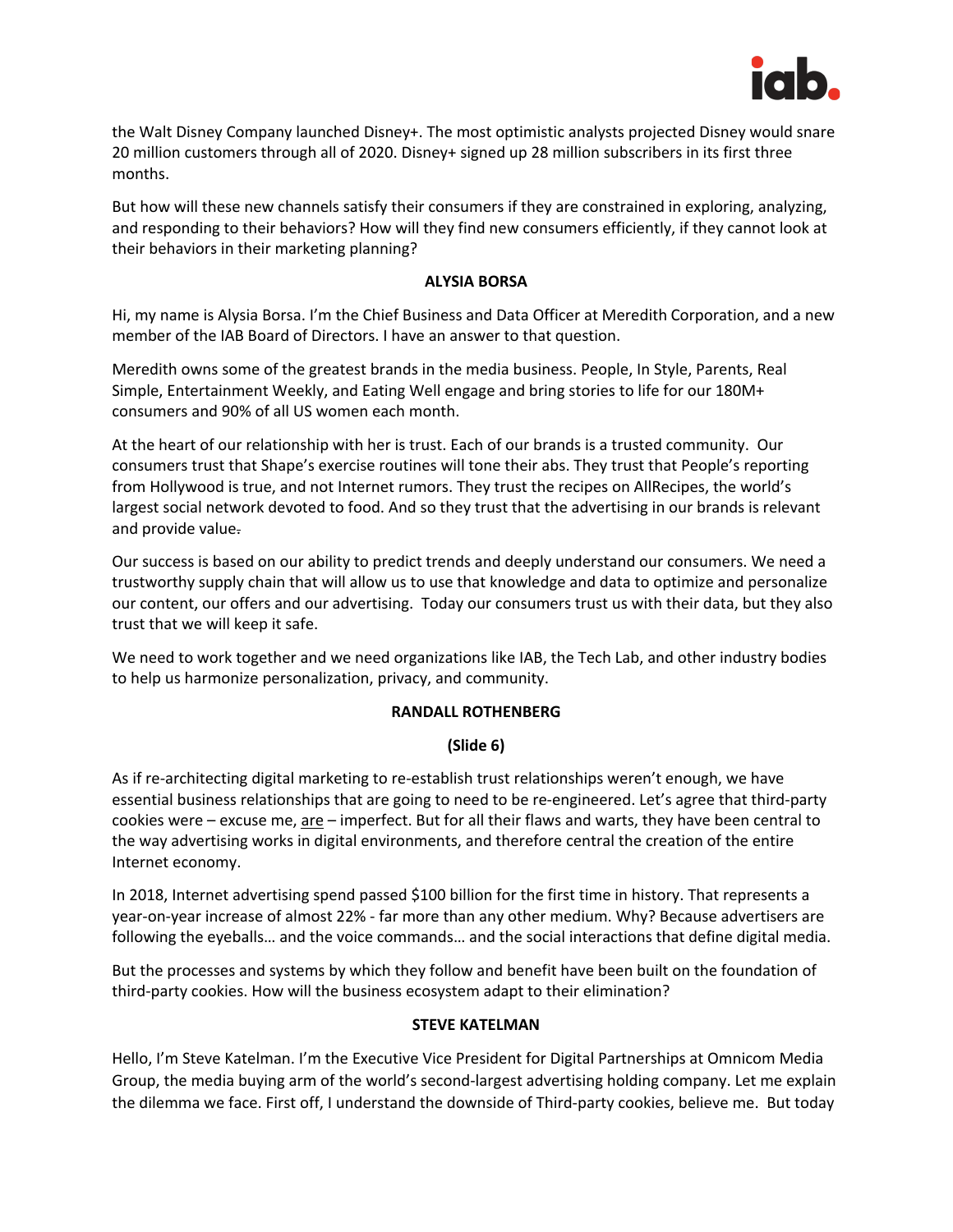

we use them to measure audience sizes, behaviors, and interactions. We use them for media planning and attribution. They are one of the reasons this has grown to a \$100 billion industry. But the inevitable demise of the cookie is not the real problem here.

Personalized content and targeted ads aren't going away; consumers are already dictating that. We all have been working on alternatives for years.

Re-designing digital marketing in a post-cookie world is paramount. We as buyers still need to do media planning, frequency capping, and measurement. But what I feel is most important is coming together to engage the industry in an education campaign that helps real people understand the quid pro quo of advertising in a free content world. We also need a listening campaign that makes sure we solve for their fear and apprehensions. I don't think the pop up on sites saying "we use cookies" is working. For years, I've worked with IAB, Tech Lab, the 4As, the ANA, and other groups to get this right. We need them now more than ever. Don't forget, advertising is what makes the independent web work. Be proud.

## **RANDALL ROTHENBERG**

I learned an interesting word this year. The word is "collab." I learned it at Vidcon, the giant video creators conference, when I was doing a fireside chat with Rosanna Pansino, a 4'10" baker, actress, singer, and Youtube creator with 11.8 million followers and nearly 3 billion total views. She kept talking about how she did a "collab" with this other creator, and how several creators lived in a "collab house."

I nodded. I did a lot of nodding. Kind of like I do in Tech Lab Board meetings. And then I looked up the meaning.

Collab can be a noun – a collaboration.

Collab can be a verb – to collaborate with someone.

But mostly, a collab is a state of being. It's how you act with others.

This made me comfortable. IAB knows how to collab. In fact, IAB is a giant collab. And everything we do is a collab.

The Digital Advertising Alliance's YourAdChoices program – the mechanism that places the "forward I" icon on more than a trillion digital ad impressions a year, and which more than 100 million consumers have clicked on to learn what safeguards and choices they have to manage their data – was a collab among the ANA, the 4As, the DMA, NAI, and the IAB.

Other collabs with our partner associations yielded groundbreaking industry agreements on viewability; and the creation of the anti-fraud program TAG, which has reduced digital ad fraud by 88% in its certified channels.

An even larger collab is the Global Alliance for Responsible Media. GARM was organized by the World Federation of Advertisers and led by 56 of the world's largest brands, agencies, publishers, platforms, and technology companies. It recently announced a groundbreaking agreement to eliminate harmful content from ad-supported media by adopting shared definitions, common tools and systems, and independent oversight to block, demonetize, and take down harmful content.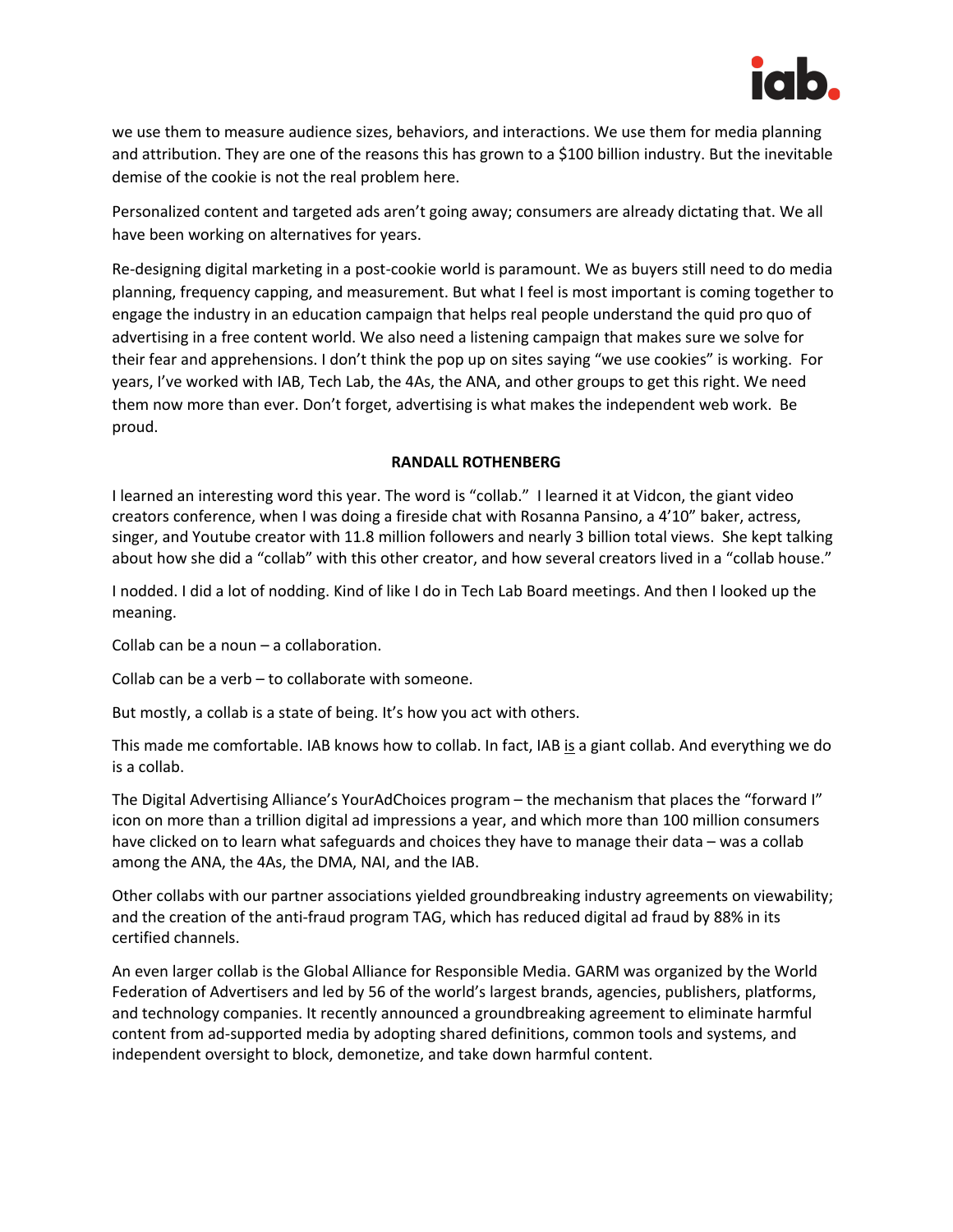

The IAB organized a collab among 300 legal, technical, and policy experts at 170 companies to develop the IAB CCPA Compliance Solution, which has now been adopted by 201 companies to comply with California's new privacy law.

In fact, these collabs help answer the question all your CFOs ask when the IAB dues bills come in toward the end of the year: What kind of value do we get from this trade association? Well, let's do the math. TAG saves U.S. companies 88% of the \$8.2 billion lost to ad fraud each year, according to E&Y. TAG cut in half the \$2.8 billion in ad flows to content-pirate sites. IAB initiatives, including the Tech Lab VAST standard and the Digital Content Newfronts, underpin the \$16 billion U.S. digital video industry. Tech Lab standards and the Podcast Upfronts are foundational to the \$2 billion podcast industry. IAB's CCPA Compliance Solution will help participants circumvent \$55 billion in compliance costs. Add the \$32 to \$39 billion we'll save by rearchitecting the cookie-based ad ecosystem.

So how much is IAB membership worth to U.S. companies? Conservatively, between \$113 and \$121 billion – and counting. Take that to your CFOs!

But that's chump change compared with the value yet to be created.

When I gave my first talk at the IAB ALM in 2008, U.S. digital advertising revenues were about \$5 billion a year. They're now more than \$100 billion – and still growing. The corresponding societal benefits of that spend has been an order of magnitude greater than that.\, , as channels converge, 5G makes real life multi-media, and all advertising becomes human-centered. If we get it right, society will again reap the corresponding exponential benefit. If we do nothing, the gains will reverse, with fragmentation in laws and technology, and concentration that stifles innovation.

But trend is not destiny. We can create that new value. In order to do so, we've got to collab again, and in an even bigger way than we've ever tried before. How are we going to accomplish this?

### **DENNIS BUCHHEIM**

Hello, I'm Dennis Buchheim, I'm the President of the IAB Tech Lab, and I'm going to start to answer this question.

Tech Lab was founded by the IAB five years ago as an independent, global, cross-industry body to take charge of technical standard-setting for digital marketing and media. The most important industry standards – from the anti-fraud standard ads.txt to the standards underpinning OpenRTB – are overseen by Tech Lab.

We have learned something crucial to successful standardization efforts: technology and practice are joined at the hip. Brand safety is not an abstract problem; CMOs must integrate technical understanding from the beginning. Same with measurement. Same with brands in-housing their programmatic stacks. Same with publishers reorganizing sales teams to bring together direct sales and programmatic sales.

If we are to rearchitect digital marketing, we must appeal to the most senior leadership across all major brands, retailers, ad agencies, publishers across all media, all the major platforms, and the rest of the data, ad tech, and martech infrastructure. We must show them that harmonizing personalization, privacy, and community is a business requirement that underpins their very future.

### **RANDALL ROTHENBERG**

Whatever cross-industry collaboration we engineer, it will require separate workstreams for business model adaptation, public policy, technical architecture, and strategic communications.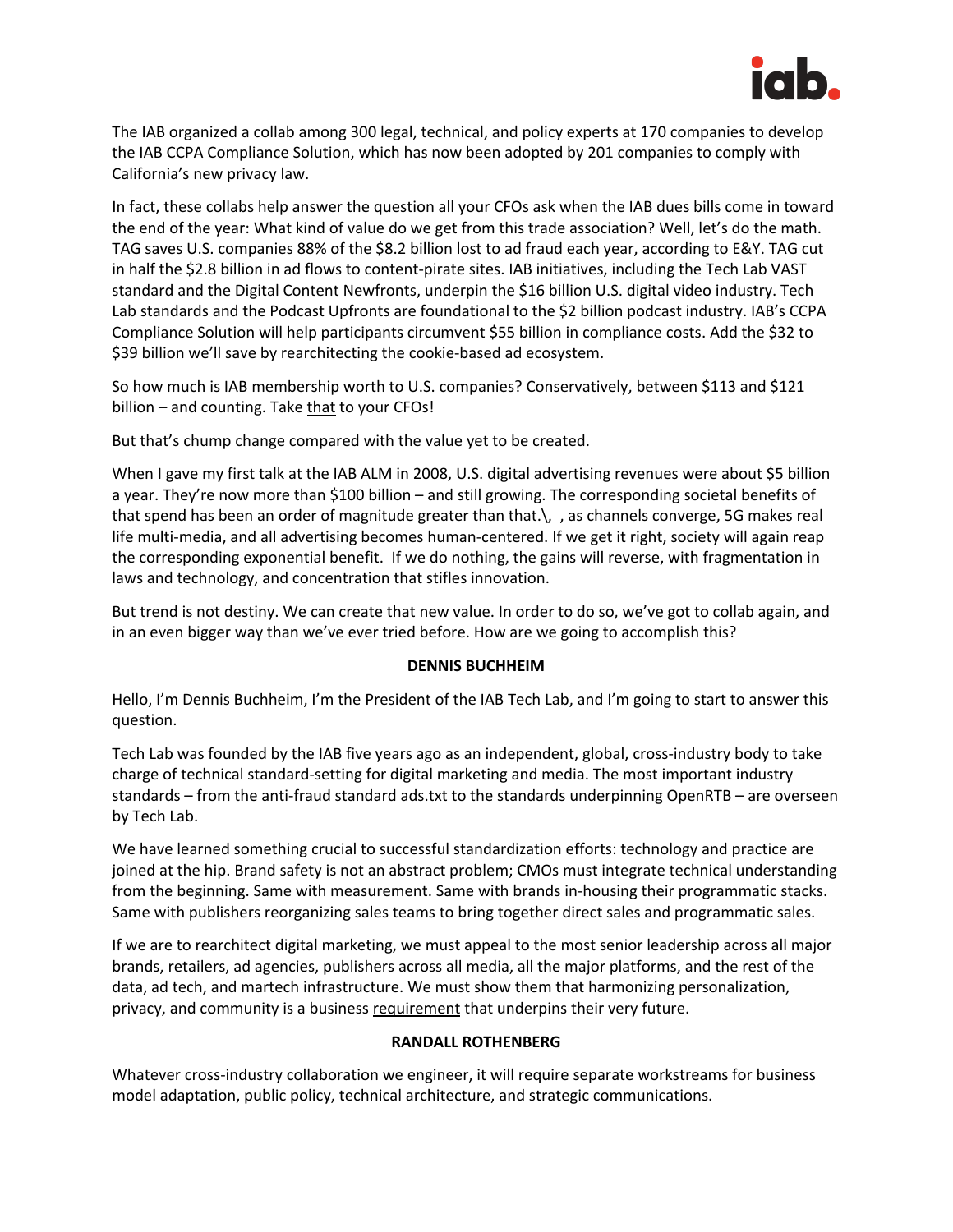

Engaging the entire marketing and media industry in this endeavor won't be easy, especially because we've got to engage bitter rivals, in the same rooms. Especially because this cannot be a U.S. exercise, but needs, at the least, transparency to companies, citizens, and governments around the world.

And here's what makes this even MORE complicated. We've got to get people talking to each other across functional silos that today are rigidly isolated from each other.

We need sales leaders talking to engineers, and CMOs talking to product developers. We need publishers talking to ad tech intermediaries. We need lawyers talking to retailers. We need Chief procurement officers talking to Chief Privacy Officers.

And we've got to do more than talk. We have to listen. We have to negotiate. We have to simplify. And we must execute.

For here's the simple truth. Our industries – all of us together – have disrupted the equilibrium of a century-old marketing-media ecosystem. Big parts of that disruption are fantastic. People have more access to more information about more things than ever in the history of mankind. It's easier to build a business than at any time in history.

But we also have created a messy and frightening marketplace built on the collection and use of personal information that scares the daylights out of a lot of people because they don't understand it and cannot control it. We've built it in a way that requires a doctorate in engineering to understand. Governments have rightly stepped in to attempt to offer fixes, but their laws also are difficult to comprehend, by consumers and businesses alike. People are asked for rounds and rounds of consent, and still don't understand what they are agreeing to. And the spiral of mistrust continues.

The coming death of the third-party cookie allows us to fix all of that. It is an opportunity to change the economics of personal data so it – and its outcomes – favor consumers.

We have the chance to create a new industry and a new world in which "privacy by design" is as well understood, as fairly applied, and as universally beneficial as "safety by design" has been for decades in the automotive industry and the food industry.

Right now, the movement to harmonize personalization, privacy, and community is being led by two different forces that cannot succeed on their own.

Internet browser companies and giant device companies are working assiduously to develop consumer privacy solutions. Most are well-meaning, but they are driven as much by their competition with each other as they are by consumer-centricity. Their competition will result an Internet with radically different privacy and personalization regimes, far too expensive and complex for citizens or companies to work with.

Then there are governments. With their regulatory authority, they can force a level playing field that allows competition to flourish as consumer protection is enhanced. But governmental authority is limited by geographical boundaries, whereas browsers and devices are multinational in their dispersion. And government bureaucracy too frequently leads to incomprehensibly dense regulations that only the largest corporations can afford to comply with.

As marketing and media professionals, we cannot abdicate our responsibility or our future to a multinational tech oligopoly or multiple government bureaucracies. We must take collective ownership. We must take agency.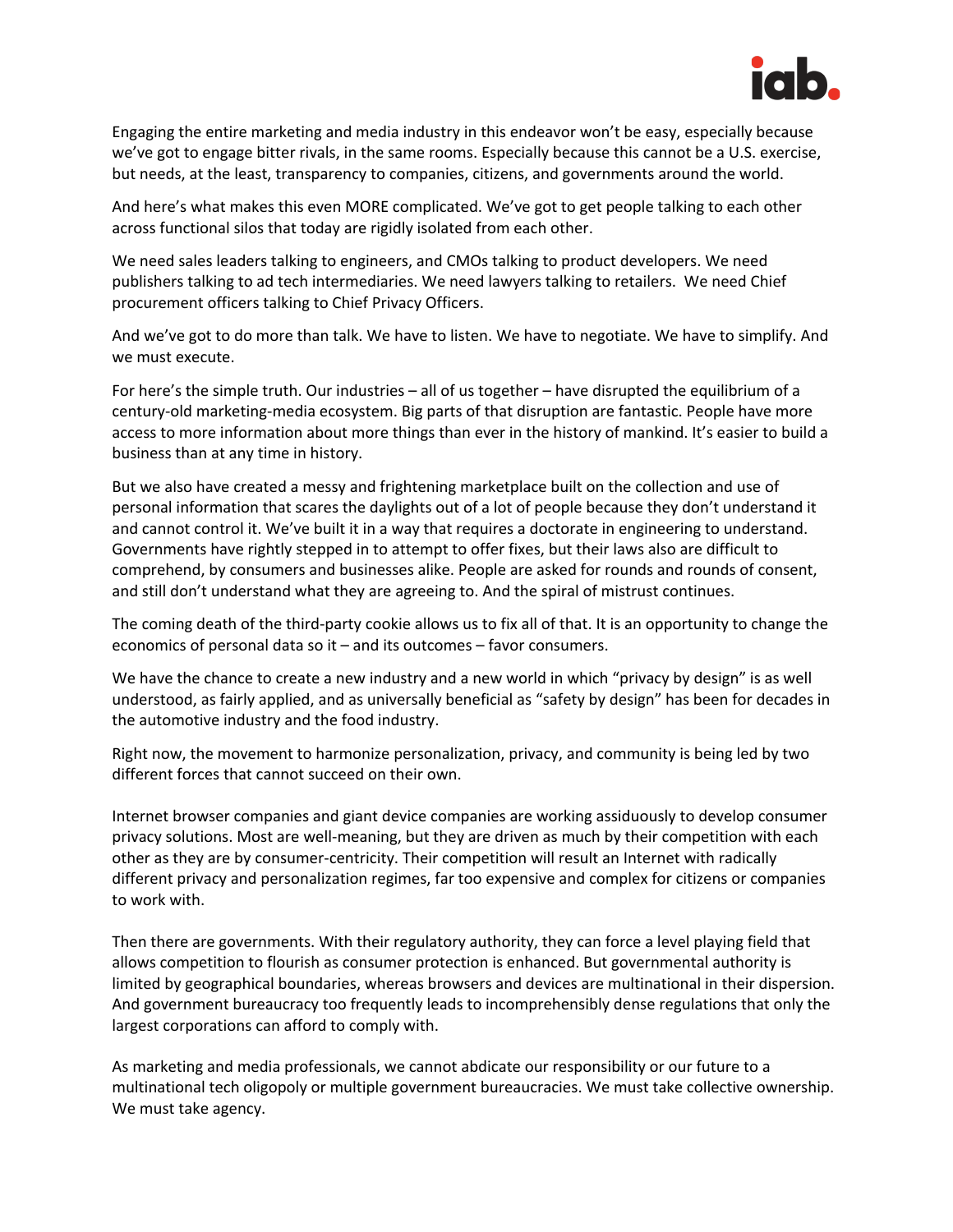

Let the movement to rearchitect digital marketing to harmonize personalization, privacy, and community begin today, right here at the IAB Annual Leadership Meeting. I have talked to our sister associations, the ANA and 4As, with whom we have toiled successfully on so many important initiatives. They have indicated their desire to work together again and are committed to defining the post-cookie world and preserving all that is good about our industry.

Let's build on the work of DAA, CBA, TAG and our other collabs. And let's be bold. The challenge demands it.

Let's call this new effort Project "Re-arc." Re-arc has a deliberate double meaning: It means we're going to dig in together literally to rearchitect how digital marketing works, so the three values of privacy, personalization, and community can work together. It also means we're going to change the trajectory – the arc – of digital media and marketing, to put consumers in the safe, sane, exciting center of everything we do.

Together, we will reconstitute how privacy, personalization, and community can blend together to create vast new consumer benefits. Together, we will collaborate to create standards of behavior, codes of conduct, legal agreements, and enabling technologies to assure that the values of personalization, privacy, and community can be meshed.

# **(Slide 7)**

Today, I'm asking you to message me the one thing that you believe we need to accomplish as an industry to reimagine our advertising future in a post-cookie, heightened-privacy, and ever-morepersonalized media environment. The address is on the screen. Be as self-serving as you can and be specific. We want your ideas and we will share them with everyone in this room, and the entire industry.

Whether you're a brand, agency, publisher, platform, or technology provider, let me give you five more ideas about how you can work with Project Re-arc, starting right now:

- First, assign your Chief Data Officer or equivalent to the IAB Data Center, and soon to Project Rearc's Workstream. If you don't have a Chief Data Officer, hire one now.
- Second, get your CTO or your Chief Product Officer or both into the Tech Lab, and make sure your teams are assigned to the various workstreams that already are rearchitecting the digital advertising supply chain.
- Third, commit to implementing the best practices and technical standards that emerge from Project Re-arc. Brands and agencies, this especially applies to you! Because money talks – and if you don't talk, no one else needs to listen.
- Fourth, build the best practices and standards into your procurement processes and contracts it's the only way change happens. You should all refuse to do business with companies whose practices aren't safe and consumer-friendly.
- And fifth, if you're not your company's CEO, then ladder Project Re-arc up to your CEO. Relationships realized through continuously replenished data are the core asset of your enterprise – and if your Chief Executive Officer isn't paying attention, she should.